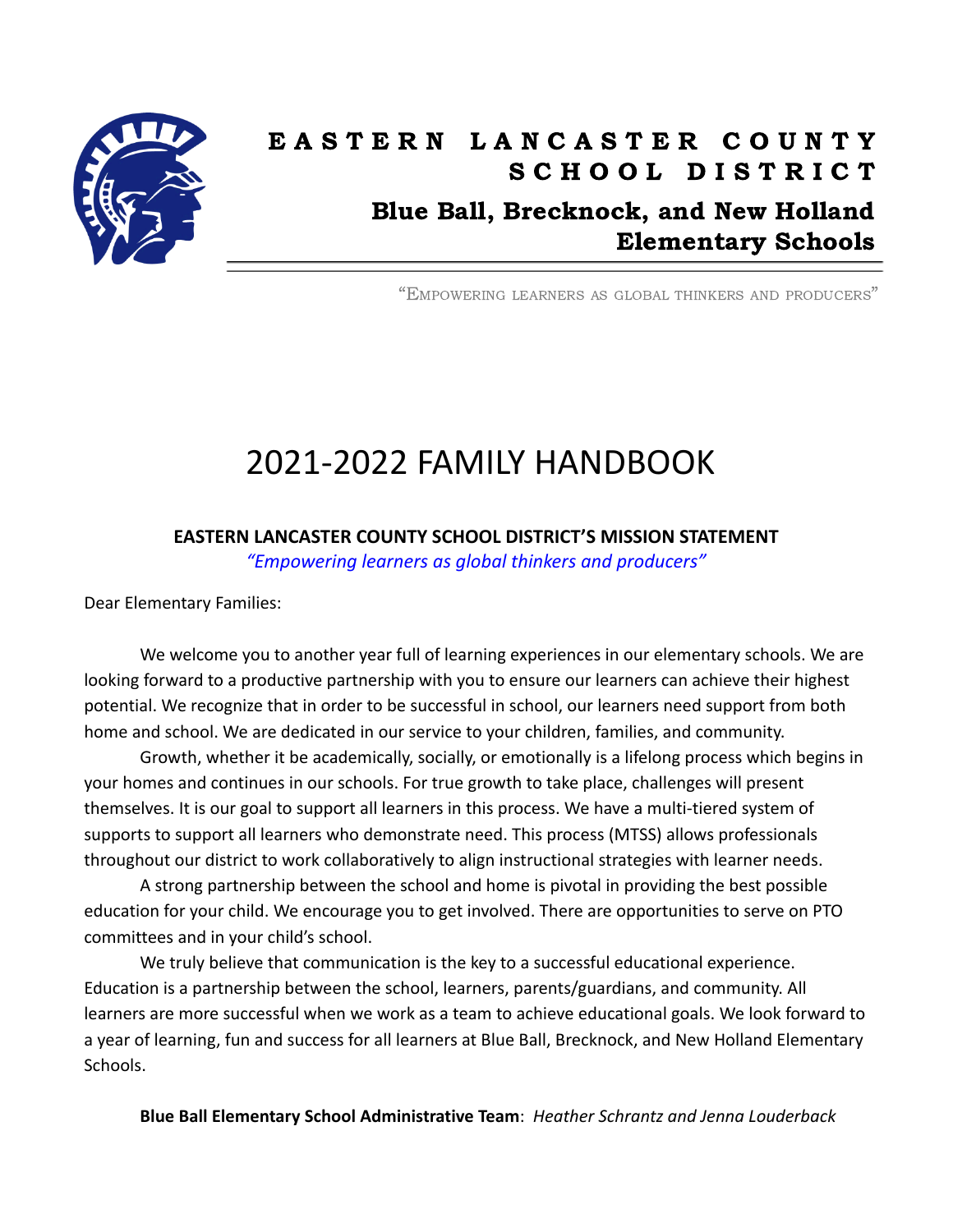### **Brecknock Elementary Administrative Team**: *Timothy Moll* **New Holland Elementary Administrative Team**: *Rob Arrick and Melissa Martin*

### **ARRIVAL AND DISMISSAL PROCEDURES**

Learners may enter the building at 8:45 AM. The school day begins promptly at 9:00 AM and runs until 3:30 PM. When it is necessary to bring a learner to school or pick up from school, please use extreme caution while driving on school property during school hours. Any learner arriving late for school must check in at the office before reporting to their classroom. If a child is to be picked up by a parent at the end of the school day, the office **must** be notified. If written or verbal notification has not been made, the learner **WILL** be sent home on their school bus. This notification must occur **no later than 3:00 PM**. We cannot promise proper notification to the child and teacher after that time due to increased office calls near the end of the school day.

No vehicles will be allowed to enter the bus areas of the school between 8:30-9:15 AM or between 3:10-3:40 PM. If you are bringing your child to school or picking up your child from school (at arrival and dismissal **times), you must stay in the drop-off/pick-up lane and permit your child to exit/enter the vehicle and** enter/exit the school. No children will be dismissed to parents through the front office lobby at regular school **dismissal time.**

### **ATTENDANCE**

Good attendance in school is crucial for a child to reach their full potential. We are aware that illness, injury, or family emergencies sometimes occur that prohibit learners from attending school. Each learner's attendance will be recorded daily. In order to communicate with families, a letter will be sent home after 5 and 10 days of absences have been reached. **Once a learner reaches 10 days total of absences**, a doctor's excuse will be required for each additional absence to be excused. Letters will also be sent home when your child is unlawfully absent from school, and you may be invited to participate in a learner Attendance Improvement Conference (SAIC).

#### **Early Pick-up**

If you are picking your child up from school due to a medical appointment, they will be released from the office. The person picking up a child will need to sign the child out and present a photo ID. Please remember to send a note to the school office if you plan on having someone other than you pick your child up from school. Non-custodial parents also need a note and ID.

#### **Excuse Cards**

When a learner is absent for any period of time, they are responsible for submitting an excuse card or a hand-written note to the school office. **This card/note is to be completed by the parent or guardian of the child and returned to school within three (3) days of the absence.** Any learner failing to produce an excuse will be assigned with an unlawful absence. A medical excuse may be provided for dental and doctor appointments. Please note that no excuse card is needed if the school nurse sends a child home.

#### **Lawful Absences:**

Illness or injury - If absent more than five (5) or more consecutive days, a doctor's excuse is needed. Family emergencies. Religious holidays. Death of a family member.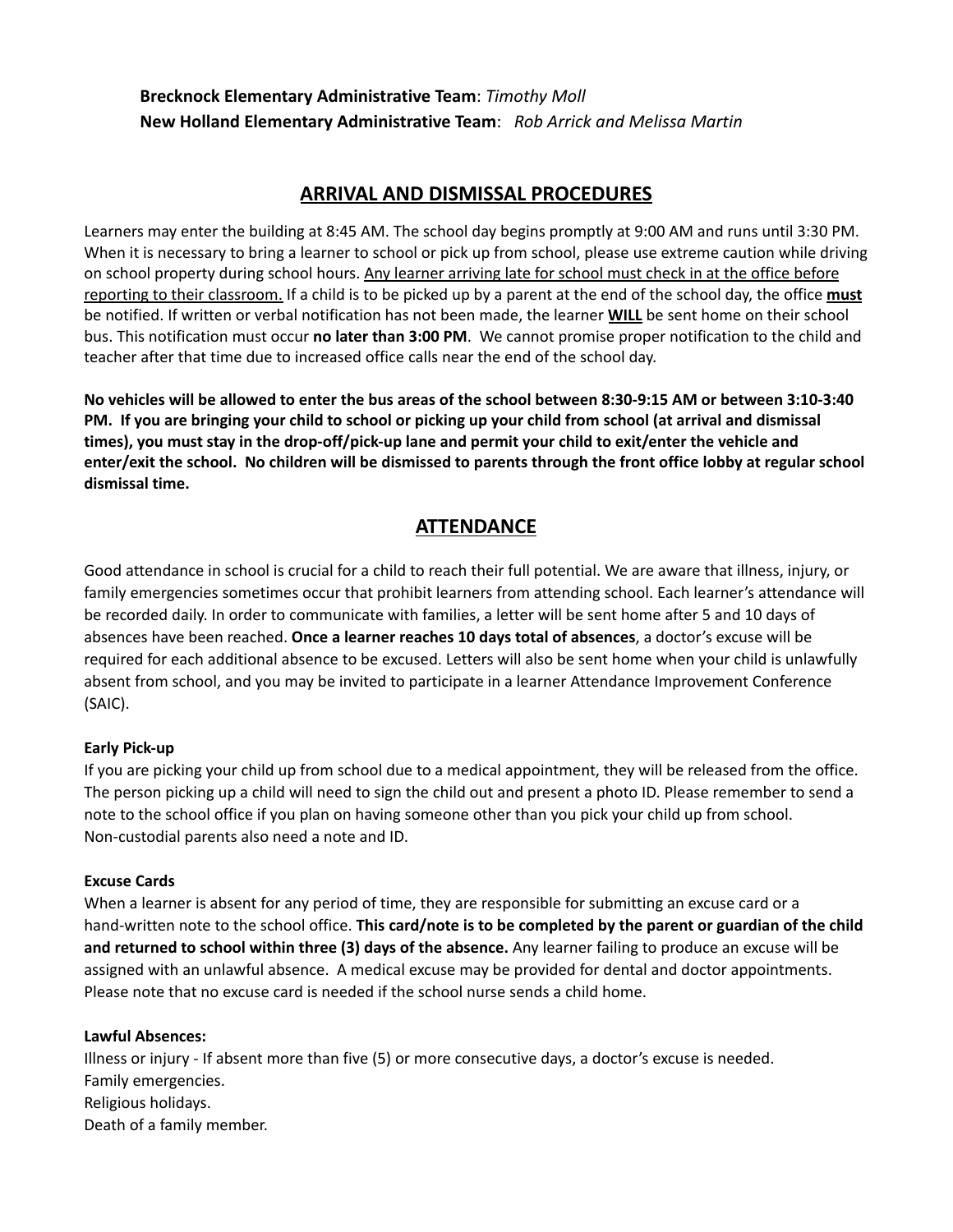Pre-approved education/travel days (up to 5 per school year); travel form to be submitted at least five (5) days prior to departure.

#### **Unlawful Absences**

Non-approved travel forms Invalid/forged signature. Failure to turn in a written excuse from a parent or guardian within three (3) days of the absence. Missed bus/car problems.

#### **Educational Travel**

The School District recognizes that, from time to time, learners may have the opportunity to participate in pre-planned trips and educational experiences during the regular school year. Upon receipt of a prior written request from the parents or guardians of the learners involved, learners may be excused from school attendance to participate in educational tours or trips. The determination of each request will be made on the following: prior attendance records, previous requests and frequency of such requests, i.e. if a learner is on doctor excuses only- no travel days will be excused.

An educational travel form should be submitted at least five (5) days prior to the date of departure. Learners will be limited to five (5) days of educational travel per year, any days exceeding the 5 allotted days will be counted as unlawful absences. Please remember that a separate form should be signed for each child with the Eastern Lancaster County Schools. This request form (Educational Travel Form) must be completed and turned in 5 days prior to the travel date. In order to maintain communication between school and home. Feel free to contact the attendance staff by phone or email to share your child's absence

**New Holland Elementary:** 717-354-1520 x4151 **Blue Ball Elementary:** 717-354-1525 X8137 **Brecknock Elementary:** 717-445-8600 X7142

#### **TARDIES AND EARLY DISMISSALS/PARENT PICK-UP**

Tardies and early dismissal/parent pick-up contribute to missed time in the school day and will be added up to half and full-day absences. The chart below provides clearer information on how many minutes equal a tardy, parent pick-up, and/or half-day absence.

Any learner who reports late to school must check in at the office before going to their classroom. This is to ensure they are removed from the absentee list.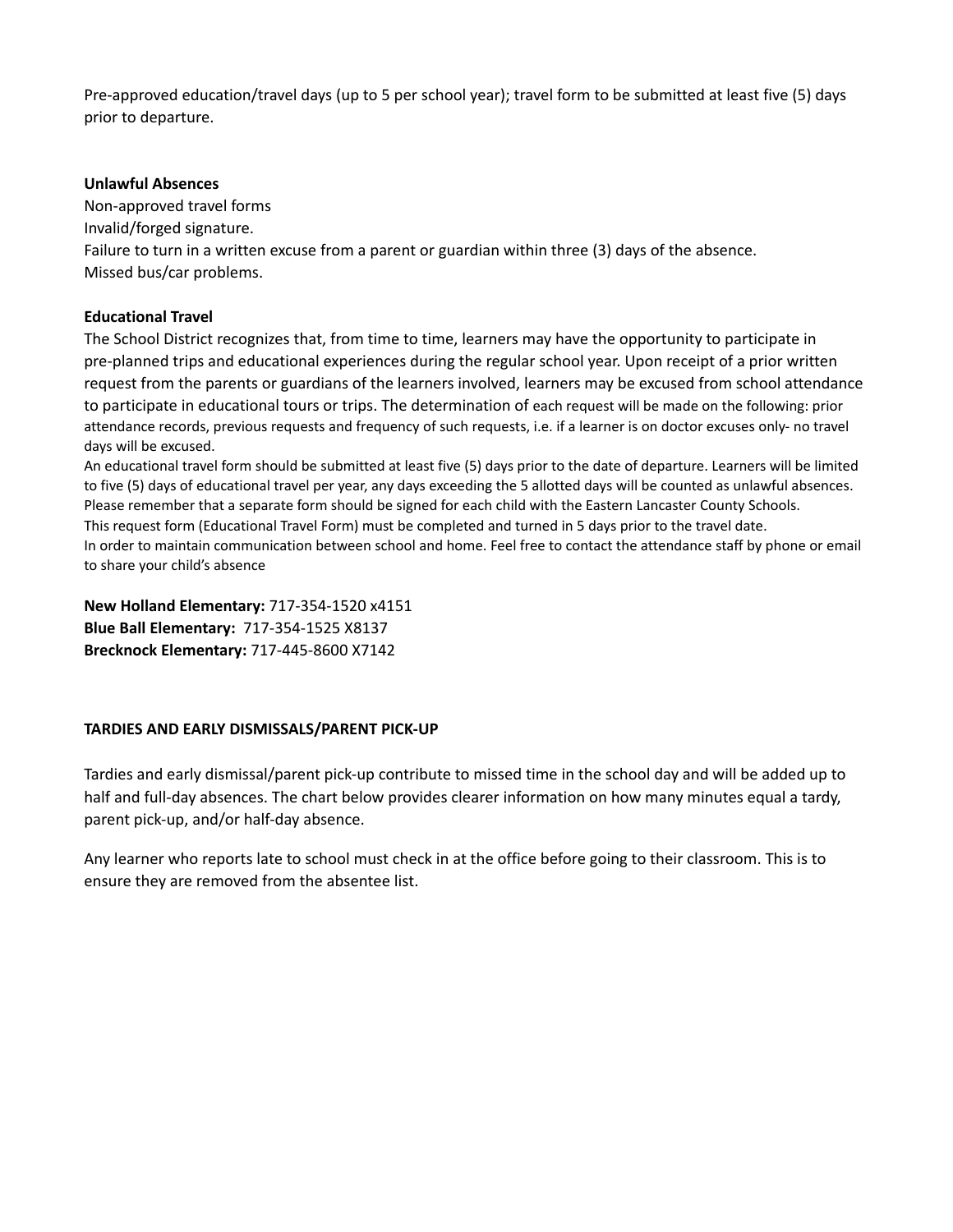| <b>Elementary K-6</b>                |                                          |                         |                       |  |
|--------------------------------------|------------------------------------------|-------------------------|-----------------------|--|
|                                      | <b>LENGTH OF DAY</b>                     | TARDY/PARENT<br>PICK-UP | <b>1/2 DAY ABSENT</b> |  |
| <b>REGULAR</b><br><b>SCHOOL DAY</b>  | $9:00$ a.m - 3:30 p.m.<br>390 minutes    | < 194 minutes           | 195 minutes           |  |
| <b>EARLY</b><br><b>DISMISSAL DAY</b> | $9:00$ a.m. $-12:30$ p.m.<br>210 minutes | < 104 minutes           | 105 minutes           |  |
| <b>Two-Hour</b><br><b>DELAY</b>      | $11:00$ a.m. $-3:30$ p.m.<br>270 minutes | < 134 minutes           | 135 minutes           |  |

### **BICYCLE RIDING**

**NO BICYCLE RIDING** privileges will be extended to learners. Increased traffic flow on area roads has raised serious questions regarding learner safety.

### **BUS TRANSPORTATION**

Safety, while children ride to and from school, is paramount. Drivers and school officials will always work with learners to demonstrate appropriate bus behavior. If you have any questions regarding bus routes or other transportation concerns, you should contact the Transportation Department at (717) 354-1523. Please reference COVID-19 transportation information which can be found on the ELANCO website.

#### **The following bus rules are in place for elementary learners:**

- 1. Follow driver's directives immediately and respectfully.
- 2. Be in assigned seat and properly seated while bus is in motion.
- 3. No food or drink, besides water, allowed to be consumed on the bus.
- 4. Keep everything inside the bus.
- 5. Students shall respect the property, rights, and safety of others.
- 6. Keep voices at a conversational level.

### **CAFETERIA**

Breakfast is eaten in the classroom. Learners will pick up their food in centralized locations in the building and then take it to the classroom to enjoy prior to starting their school day.

Learner lunches are balanced according to state and federal regulations. The school is required to serve a complete lunch to all learners, and we encourage them to eat what is provided. Menus are sent home so the children may bring lunch when they do not care for major portions of meals. Please help us to develop good eating habits and avoid waste. Check the menu before having your child buy lunch. Please note that children have a choice of entrees. **Stress with your children that they must eat the entree they chose that morning.**

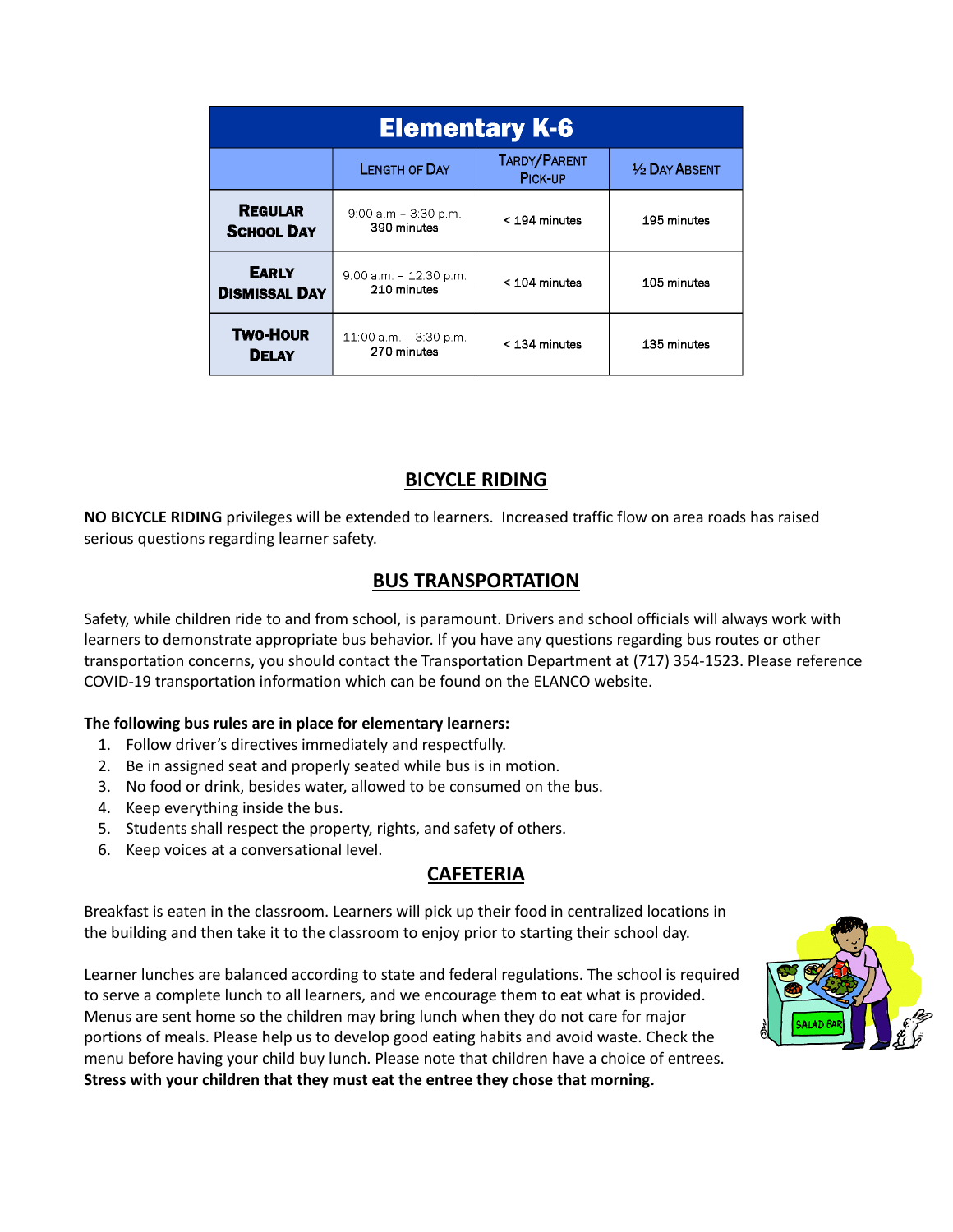The cafeteria system is computerized and confidential. Parents may send lunch milk/water money, in the form of a check or cash for any amount with the learners any school day. Checks should be written to *"Your child's Elementary School"*. You may also pre-pay meals online by going to [www.schoolcafe.com.](http://www.schoolcafe.com/) Every learner uses the system in the same manner regardless of the meal status.

Free or reduced lunch applications should be completed online. If you do not have Internet access, a paper **form may be obtained in the office.**

### **CLOSING OF SCHOOL/DELAY OF SCHOOL**

In cases of school closing due to snow or other unforeseeable circumstances, information will be broadcast on TV and radio stations, as well as put the information on our district website. You can call the Activities Cancellation line if you are seeking information regarding unexpected district early dismissals and cancellations. **Please call 717-354-1111.**

The possibility exists for the following types of delays: a 1-Hour Delay, a 2-Hour Delay or a 3-Hour Delay. In the event of a Delay, there will be no breakfast served at school. Additionally, if weather becomes dangerous throughout a school day, learners may be sent home from school early. In the event of an unplanned early dismissal, you will find these announcements on TV and radio stations, and on the Activities Cancellation line.

Each school will utilize digital communication (Remind App) to inform families of school delays and closures, as well as information about other school events. Contact your child's school office for further information.

### **COMMUNICATION**

Communication between home and school is essential to learner success. We appreciate the partnership of our parents and school community members and look forward to the opportunity to work together to best serve your children. Parents are encouraged to *contact classroom teachers directly* with concerns, questions, or when issues arise. Classroom teachers are the most knowledgeable resources regarding classroom incidences and information regarding the learning in the classroom.

Each school will utilize digital communication (Remind App) to inform families of school delays and closures, as well as information about other school events. Contact your child's school office for further information.

### **CONTACT INFORMATION**

Please ensure that the school always has your most recent address, phone number, and email address so that we can keep you informed about school. Each school may communicate additional school information through electronic communication.

### **DRESS AND APPEARANCE**

At our elementary schools, we believe that learner dress and appearance is a **shared responsibility between home and school.** We value individuality, good grooming, and personal modesty. Common guidelines of appropriate dress to follow include:

- 1. Follow face covering guidelines as required by COVID-19 policies.
- 2. Shoes must be worn at all times. Footwear must be safe and conducive for emergency egress. For example, learners need to be able to walk quickly or run in their footwear if needed.
- 3. The torso must be covered, and see-through materials do not count as "covering" garments.
- 4. Undergarments must not be visible.
- 5. Strapped shirts and tops must have at least a 1-inch strap on both shoulders.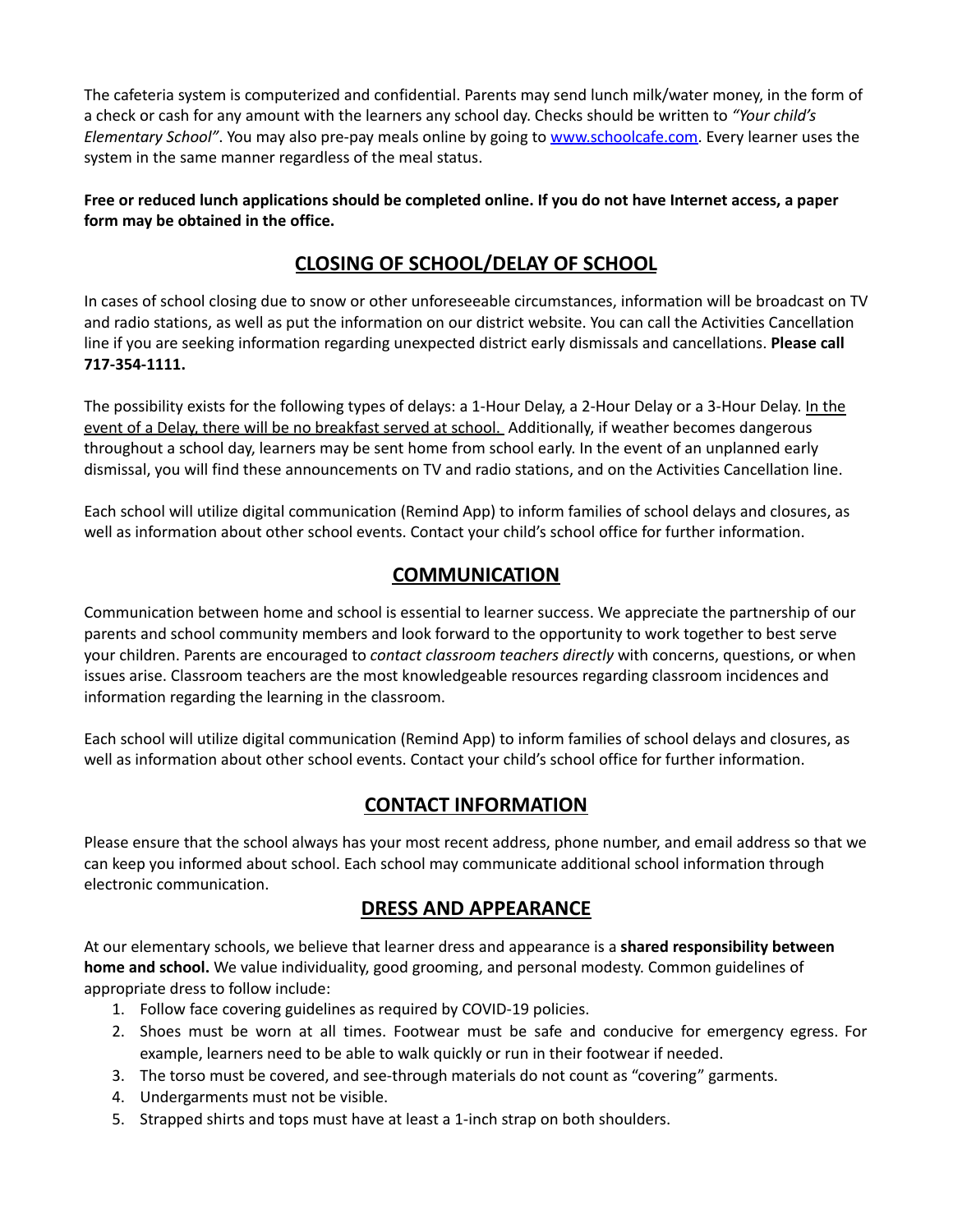Examples of inappropriate attire include:

- 1. Articles of clothing, jewelry, or accessories with inappropriate symbols, pictures, or words, including but not limited to symbols of hate or violence, drugs or drug paraphernalia, sexually suggestive language, etc.
- 2. Rivets, buckles, spikes, jewelry, or other exposed items (i.e. long chains) capable of causing harm to people or property.
- 3. Headwear such as hats, caps, berets, hoods, or bandanas.
- 4. Apparel that advertises, promotes, or displays illegal or age inappropriate substances (i.e. alcohol, drugs, etc.) and/or activities.

In the event the administration determines a learner's dress is inappropriate for school and/or a disruption to the learning environment, in accordance with this policy, the administration will require the learner to change their clothing. Learners who repeatedly violate the dress and appearance code may receive progressive disciplinary consequences.

### **EMERGENCY INFORMATION: INFORMATION UPDATE PORTAL**

**Please keep your child's information current. This must be reviewed annually.** The District has made this easy for you with the **Student Information Update Portal** within PowerSchool [\(https://powerschool.elanco.org\).](https://powerschool.elanco.org/) The Student Information Update Portal is a convenient and easy way to keep your demographic information current. This portal allows you to see the information kept in PowerSchool and make whatever changes are necessary. If any phone numbers or addresses change, please update it promptly. Please include any cell phone numbers as well! **If you have any questions or concerns about your demographic information or issues navigating the portal, please contact the school office.**

### **FIELD TRIPS**

In the event that field trips are permitted to resume, they are specifically designed and planned by classroom teachers. They are undertaken in connection with courses of instruction and school-related activities. They are designed to provide enrichment experiences to:

- Provide information not readily obtained by other means
- Motivate learners toward higher achievement
- Raise learners' aspiration levels
- Foster interaction between and among groups of learners
- Broaden learners' interests
- Stimulate intellectual curiosity

#### **Time and Location**

Classroom teachers will determine the dates, times, and locations for field trips, taking into consideration curriculum connections, and available resources for taking the field trip.

#### **Behavior**

Learner behavior is reviewed on a regular basis. If a learner's behavior is a concern for attending a field trip, a parent meeting will be set-up prior to the field trip to discuss the concerns and how it will be addressed. Learner safety is a top priority especially while learners are outside the normal school grounds.

#### **Parent Assistance**

Teachers will select parents to assist on field trips when they perceive a need for assistance, when seating on the bus is available, and when monies allow. By district policy, accompanying adults must have their volunteer clearances to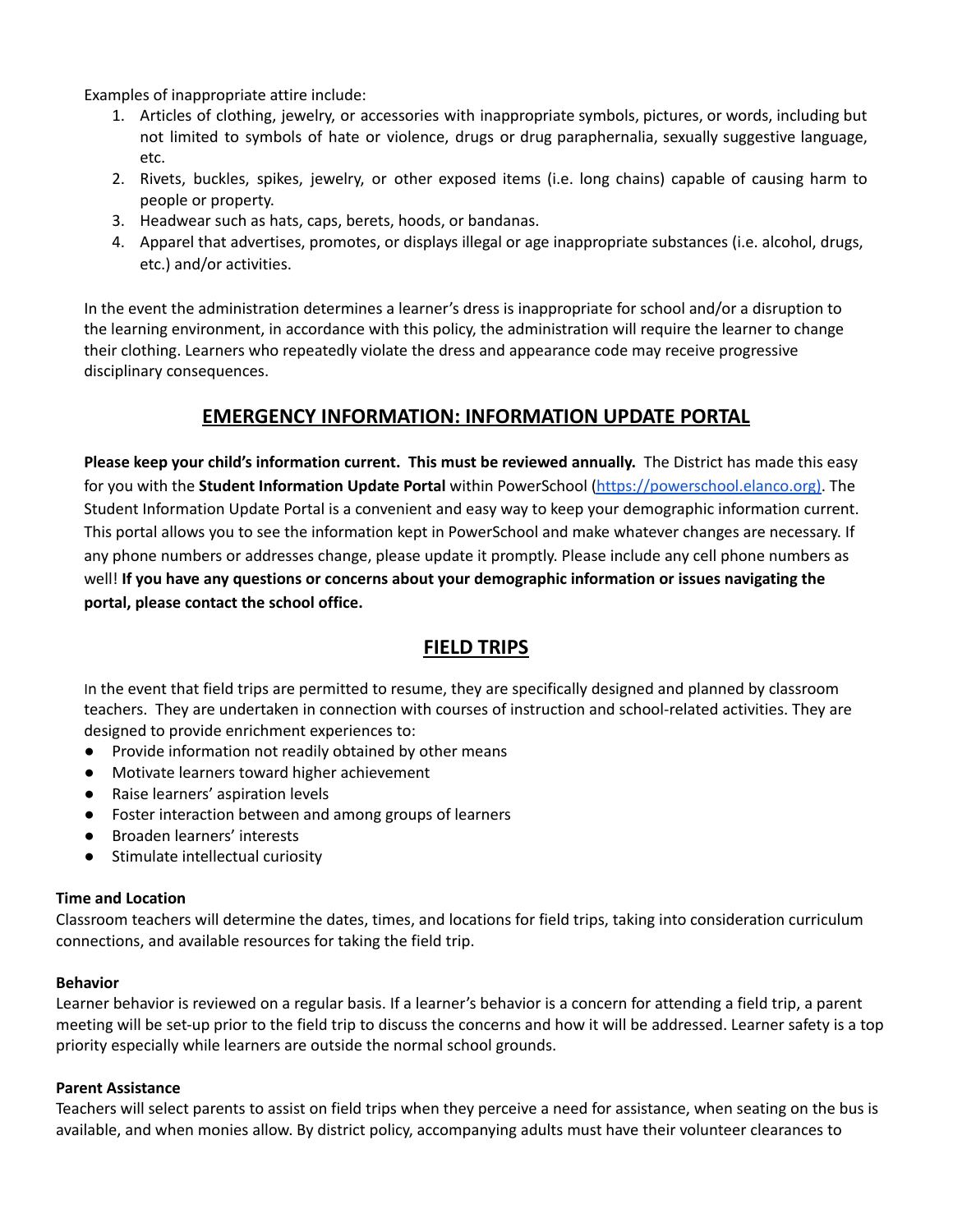chaperone on a field trip. To comply with the transportation code, ALL PARTICIPANTS MUST USE DISTRICT VEHICLES FOR TRANSPORT. We CANNOT honor requests for parents, families and others to follow school buses and then to meet at **some designated point.** Such requests lead to delays, and missing individuals, adversely affecting the quality of the field trip and safety for the learners.

#### **Expenses**

Our PTO provides financial resources for the majority of the field trips. However, on some occasions, parent chaperones may be asked to provide the admittance fee for their part of the trip.

### **HEALTH SERVICES**

Certified School Nurses and Staff Nurses provide professional nursing care to learners. The ultimate goal is to enhance and support a child's success in the learning process.

#### **First Aid**

First-aid is provided at all schools. In case of an accident on the school grounds, children will be given first aid by the school nurse or a faculty member. If further treatment is necessary, parents will be notified. If the parents cannot be reached, the school will follow the emergency contact list, as listed in PowerSchool.

#### **Medication**

It is sometimes necessary for learners to receive medication during school hours. **State regulations limit the dispensing of medications in school to either prescription medications or medicines provided by a physician.**

#### **If medicine must be given during school hours, the following procedure must be followed:** An adult must deliver the medication to the school nurse **IN THE CONTAINER WITH THE PRESCRIPTION LABELED BY THE PHARMACIST OR PHYSICIAN**. The label is to include the child's

name, name of medication, amount to be given, when it should be given, and the name of the physician prescribing the medication. Please **DO NOT** send unlabeled containers to school! (For prescriptions you could ask the pharmacist for two containers - one for home and one for school.)

All medications will be stored in the nurse's office along with the permission slip signed by the parent and the physician. Refrigeration is available when required.

Learners are expected to come to the health room at the appropriate time to take their medicine. The taking of medications or drugs is a serious health concern and your cooperation in following the above guidelines to ensure your child's health would be greatly appreciated.

#### **Illness**

**Any child with a fever of 100 degrees F or higher**, or any condition which the nurse feels requires attention, will be sent home. If your child is feeling ill before school, please do not send him/her to school. If your child has a contagious condition or disease such as head lice, impetigo, pink eye, or chickenpox, please contact the nurse before returning the child to school.

When a learner returns from an absence because of illness, he or she should be ready to participate in the total school program including recess and physical education. Requests to stay indoors at recess are impossible to honor due to inadequate supervision for children in the classrooms. However, special exceptions will be granted to children with **written authorization from a physician.** The school nurse and classroom teacher will consider requests on an individual basis.

#### **Dental Examinations**

The Pennsylvania School Code requires dental examinations for children on initial entry (Kindergarten or Grade 1), as well as grades 3 and 7. Family Dental forms are given to learners near the end of the school year preceding the year in which

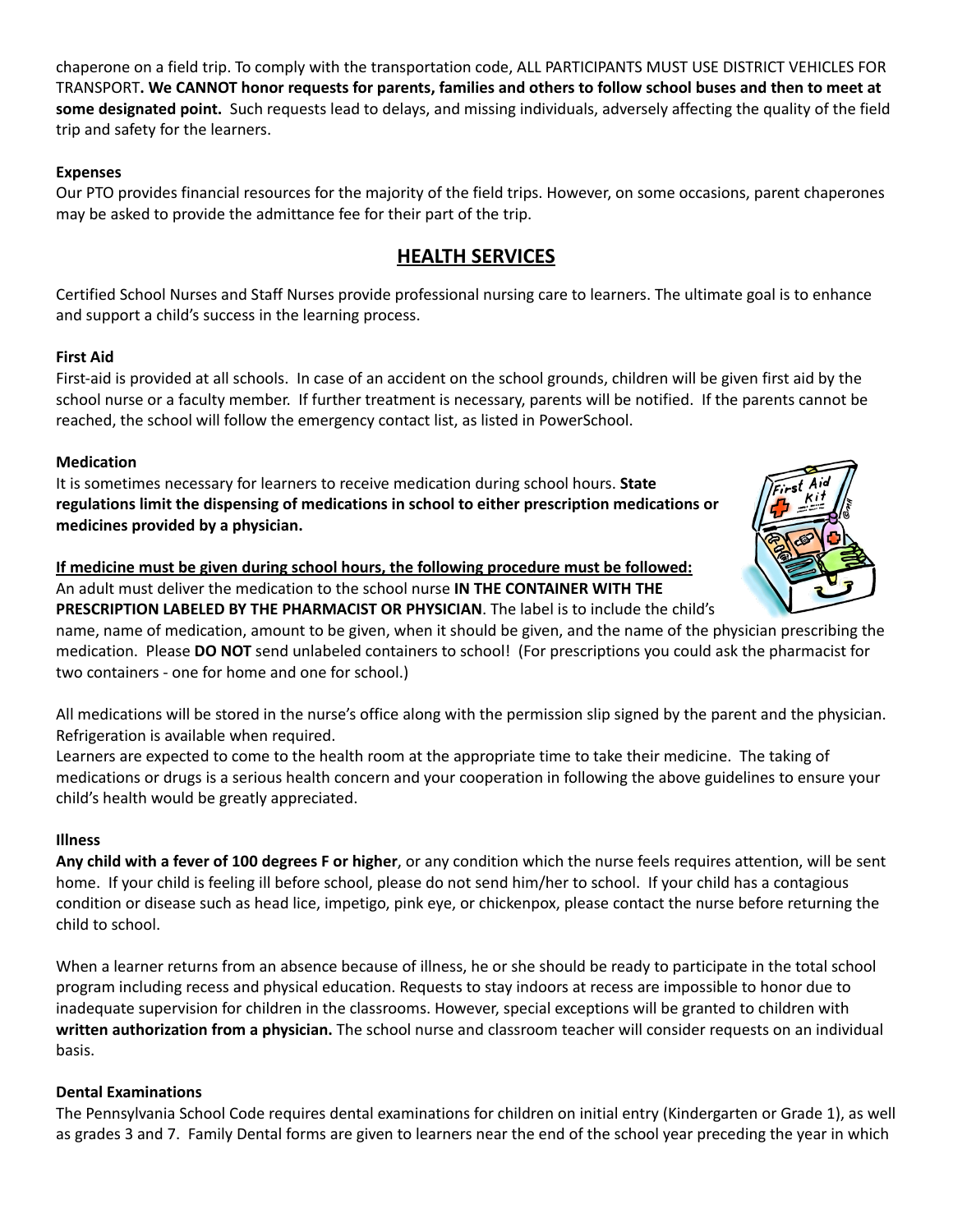they need the exam so that they can be completed by your family dentist and returned to the School Nurse by the first day of school. The dental exam must be completed in the year prior to the start of the current school year.

#### **Physical Examinations**

Pennsylvania School Code states that children on initial entry (Kindergarten or Grade 1), grade 6, and grade 11 are required to have a physical examination. Your family doctor should perform this examination since they can best evaluate your child's health. The Private Physician forms are given to learners the year before the required year so that you may have the summer to have the exam completed. These forms are to be returned to the School Nurse by the first day of school. The Physical Exam must be completed within the year prior to the start of the current school year.

#### **Screening Procedures**

| Vision                   | Far and near vision for every child, every year,      |  |
|--------------------------|-------------------------------------------------------|--|
|                          | $K-12$                                                |  |
| Hearing                  | All children, grades K, 1, 2, 3, 7, 11 and those with |  |
|                          | known hearing problems in other grades                |  |
| Scoliosis                | All children, grades 6 and 7                          |  |
| <b>Height and Weight</b> | Every child, every year, K-12                         |  |

**Screening referrals** - If you receive a notice that your child failed one of these above tests, please take him/her promptly to be checked and return the completed referral notice to the school nurse. Should you have questions about the referral, please contact or call the school nurse.

### **HOMELESS CHILDREN**

Any resident child that becomes a "homeless child" may continue attending their current school when the child's family becomes homeless. Homeless students are defined as individuals lacking a fixed, regular, and nighttime residence which can include the following conditions:

- Sharing housing with other persons due to loss of housing or economic hardship
- Living in motels, hotels, trailer parks or camping grounds due to lack of alternative adequate accommodation
- Living in emergency, transitional, or domestic violence shelter
- Abandoned
- Living in cars, parks, public spaces, or other places not designed for or ordinarily used as regular sleeping accommodations for human beings
- Living as migratory children in above conditions
- Living as runaway child
- Living as school-age unwed mothers in homes for unwed mothers if they have no other accommodations
- 1. Enrollment: To the extent feasible, and in accordance with the student's best interest, a homeless student shall continue to be enrolled in his/her school of origin while s/he remains homeless or until the end of the academic year in which s/he obtains permanent housing. Parents/guardians of a homeless student may request enrollment in the school in the attendance area where the student is actually living or other schools. If a student is unaccompanied by parent/guardian, the district will consider views of the student in determining where s/he will be enrolled.

The selected school shall immediately enroll the student and begin instruction, even if the student is unable to produce records normally required for enrollment pursuant to district policies. However, the district may require a parent/guardian to submit contact information to contact the previous school for oral confirmation of immunizations, and request records from the previous district (as per Policy CV 206)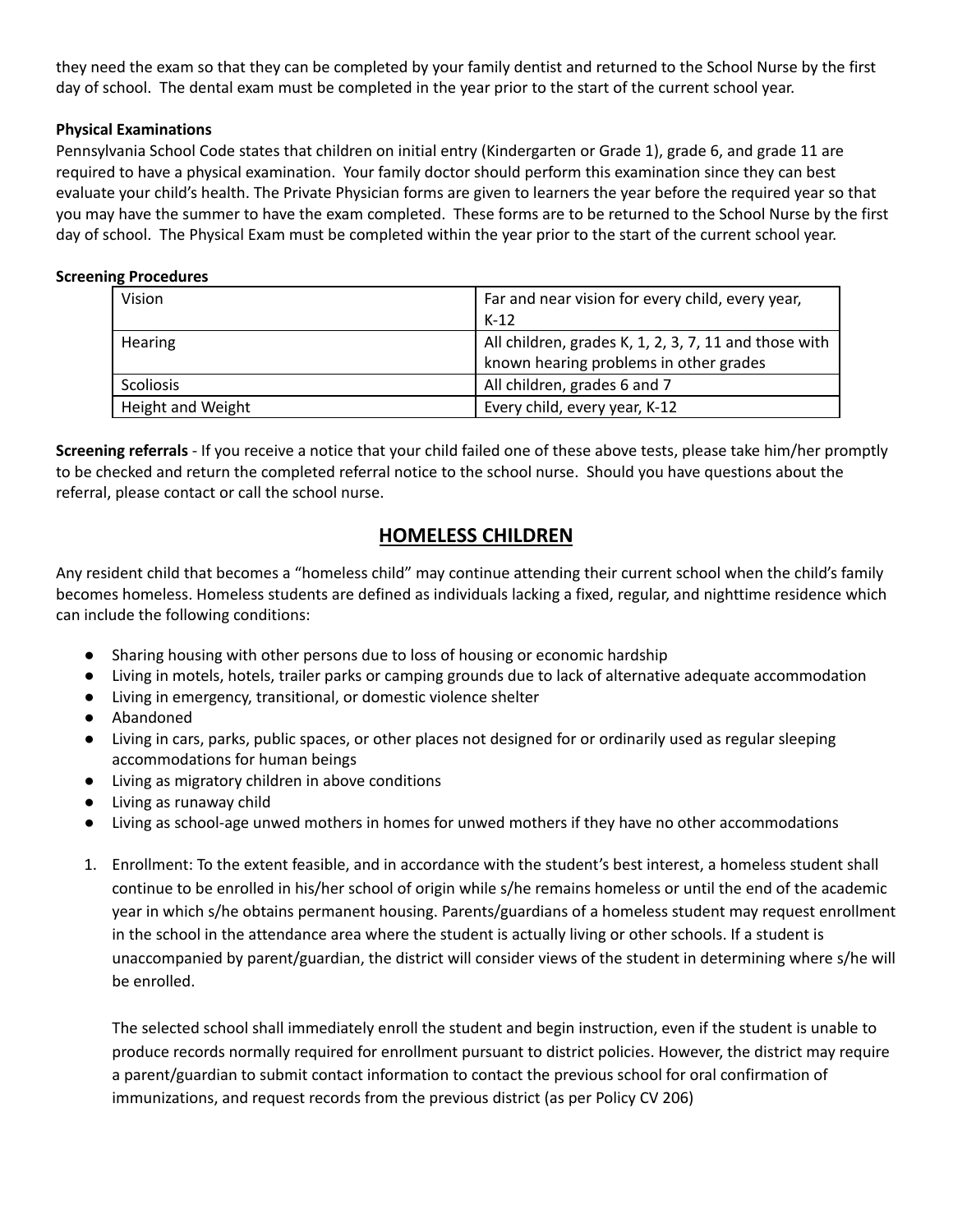If the district is unable to determine the student's grade level due to missing or incomplete records, the district shall administer tests or utilize appropriate means to determine the student's placement.

If a dispute arises over school selection or enrollment, the student shall be immediately enrolled in the school in which enrollment is sought, pending resolution of the dispute. Parents/guardians shall be provided with a written explanation of the district's decision, their right to appeal and procedures to use for appeal.

- 2. Services: Homeless students shall be provided services comparable to those offered to other district students including, but not limited to, transportation, free and reduced lunch programs, vocational and technical (CTC) programs, preschool programs, programs for students with limited English proficiency and educational services for which students meet eligibility criteria.
- 3. Transportation: The district shall provide transportation for homeless students to their school of origin or the school they choose to attend within the school district. If the school of origin is outside district boundaries or homeless students live in another district but will attend their school of origin in this district, the districts shall agree upon a method to apportion the responsibility and costs of transportation.

### **HOMEWORK**

Homework helps develop responsibility, self-discipline, and lifelong learning habits. Homework should provide learners the opportunity to apply information they have learned through relevant, challenging, and meaningful homework. Homework assignments will vary according to differences within each grade level. If a learner is consistently spending an excessive amount of time on homework, the parent should communicate this to the classroom teacher.

### **INSTRUMENTAL MUSIC OPPORTUNITIES**

#### **Instrumental Lessons**

As permitted with COVID-19 procedures, Instruction is given on band and orchestra instruments in grades 4, 5, and 6. This is done during school time, and learners are excused from regular classroom instruction for instrumental lessons. Some learners may elect to take lessons outside of school with a private specialist on his/her own instrument. These learners may still participate in the band program if the band director has approved them.

Additional music opportunities may be available after the school day. Learners reaching different levels of music proficiency may choose to participate in Cadet Band, Spartan Band, and Jazz Band. Learners playing orchestra instruments may choose to join the Elementary Orchestra. Specific details about these groups can be received from the music teacher, the band director, or the orchestra director.

### **LIBRARY MEDIA CENTER**

Our elementary school media centers are stimulating learning environments. They promote lifelong learning through informational and recreational materials and services. They are accessible to ALL learners, faculty, and staff. Reference materials may be borrowed overnight. All other materials may be borrowed for one week. Payment is required for missing, lost, and/or damaged materials.

### **OFFICE INFORMATION**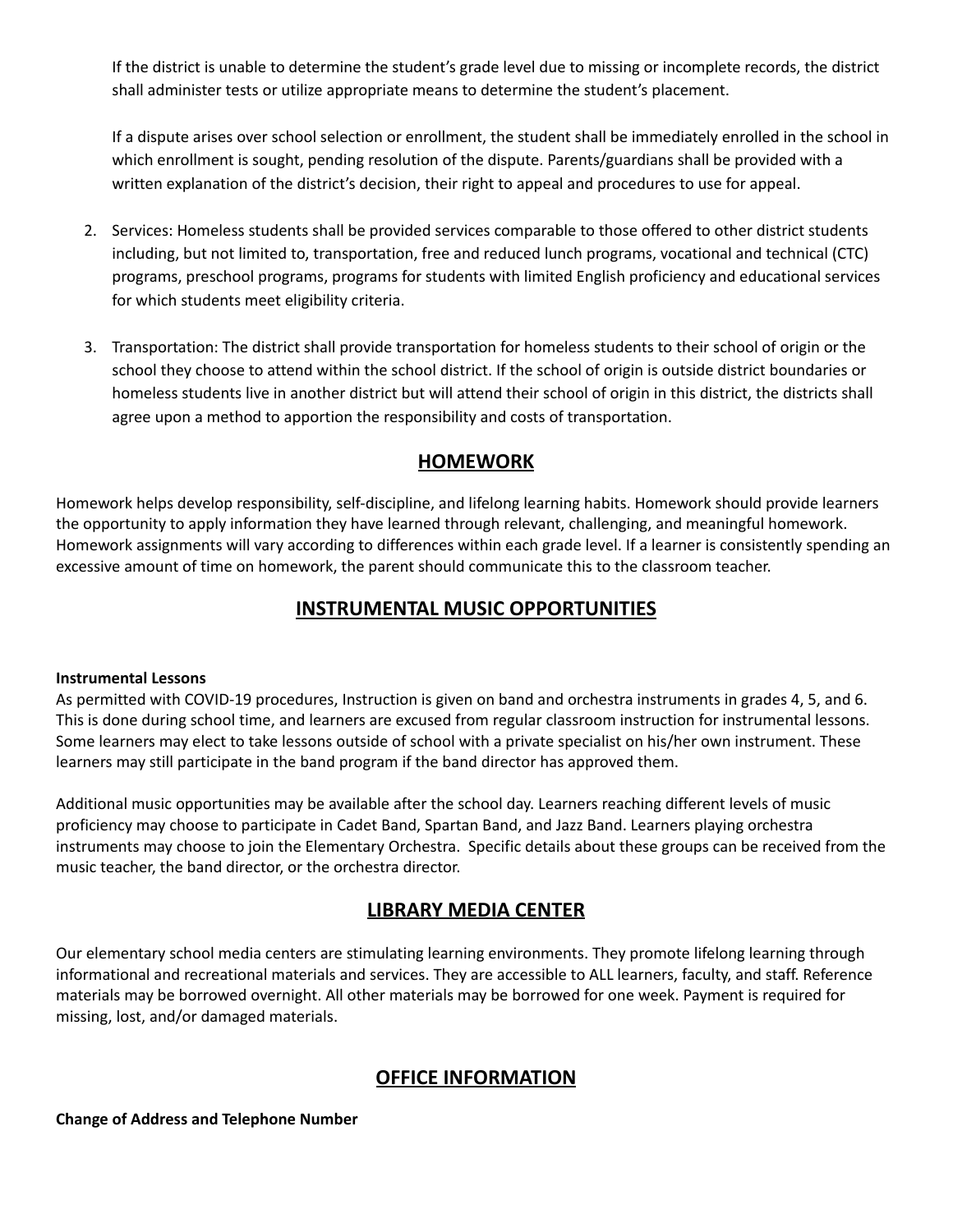Please inform the office and update your information in the learner information portal if you have a change and/or additions of contact information (address, phone numbers, e-mail addresses) after the first day of school in order to help with mailings and in case of emergency.

#### **Lost and Found**

Learners finding articles of clothing, lunch boxes, money, tokens, jewelry or purses should take them to the classroom teacher or the school office. We strongly urge learners to check the Lost and Found items. It will be helpful if you put your child's name on all book bags, jackets and other articles of clothing. **Note: All remaining lost and found items are donated to Goodwill at the end of school.**

#### **Family Communication or Conference**

The administration and staff at our elementary schools appreciate the fine spirit and cooperation of families and encourage them to communicate with the school. When possible, schedule a virtual conference in advance, by email or phone call with the appropriate individuals.

#### **Learners Insurance**

The ELANCO School District offers a group medical plan to all learners for a very reasonable rate. All parents are urged to take advantage of the good coverage and low rates when materials are sent home at the beginning of the school year. However, coverage is available throughout the school year.

#### **Telephone - Learner Use for Emergency Situations**

The school telephone is to be used by learners in **emergency situations** only. Messages will be carried to learners on the same basis. Children will **not** be allowed to use the phone to call home for minor problems or transportation arrangements that could be made in advance. The phone is usually very busy, so please plan ahead.

### **PARENT/TEACHER CONFERENCES SCHEDULE**

| November 11, 2021 | No School for learners; Conferences held 12:00 PM - 7 PM |
|-------------------|----------------------------------------------------------|
| November 12, 2021 | No School for learners; Conferences held 8 AM - 3:00 PM  |

Please do not wait until conference time to address issues/concerns! Help keep the home-school lines of communication open! We encourage families to call, email, and write notes to teachers/office staff when questions and concerns arise.

### **PARENT-TEACHER ORGANIZATION (PTO)**

Each year our school PTO's plan various activities for you and your child. These activities can happen because of the hard-working members of the PTO. How do you become a PTO member? You already are! All parents, guardians, and staff members are automatically PTO members. You are invited to attend the monthly meetings to see what is being planned for your child as well as input your ideas. There are many committees within the PTO and so many ways you can be involved. Whatever your interests or talents, we would love to have your help! We welcome parent and adult family volunteers to support our school community. At the current time, parent volunteers and activities are not permitted, but we welcome your participation when they can resume.

\*\*\*In order to volunteer in our schools, it is required by law that clearances are completed. Once done, a database of **"authorized" volunteers will be kept in the school office. Please go to [www.elanco.org](http://www.elanco.org) for the directions, requirements, and documents which must be filed with the district.\*\*\***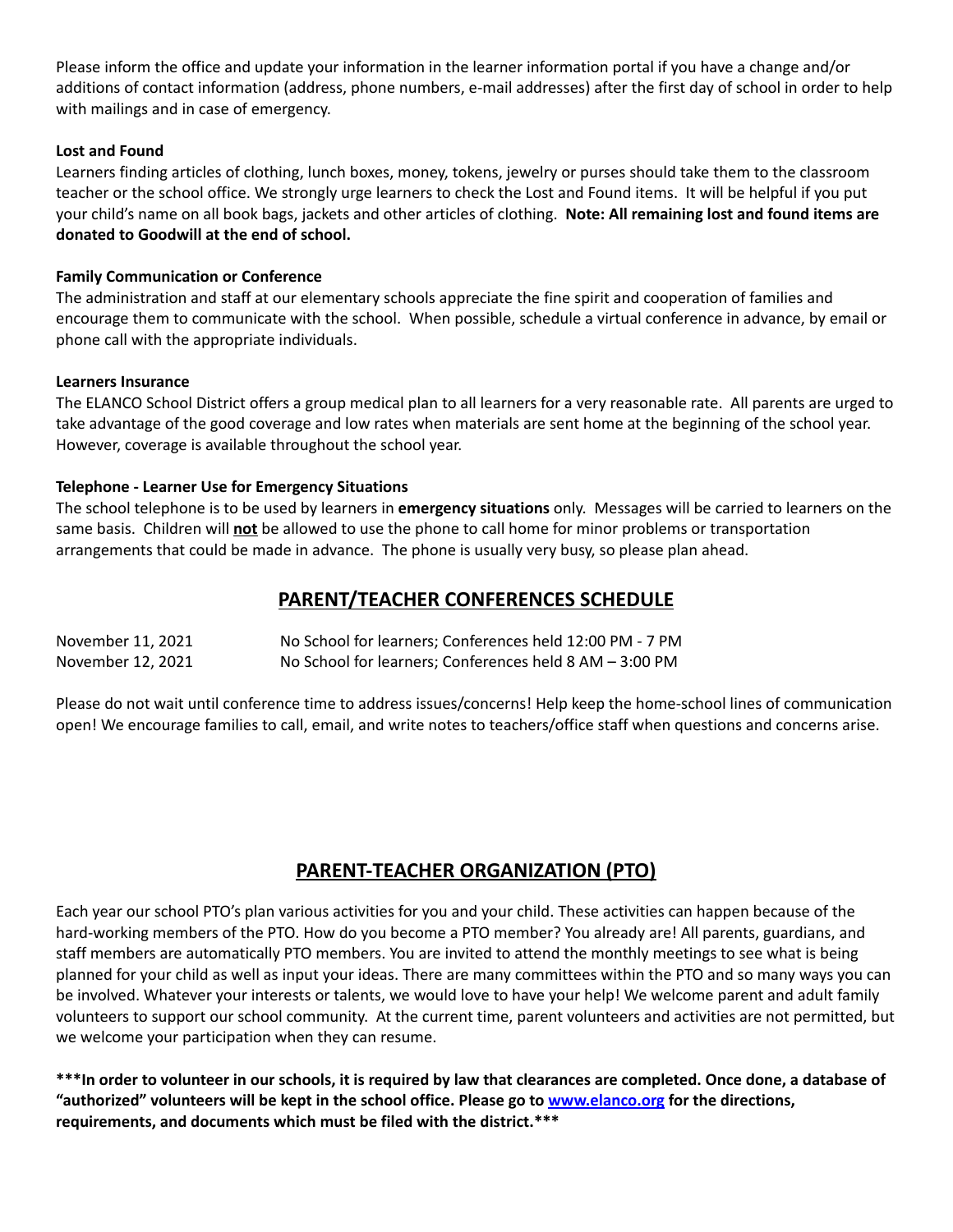### **PERSONAL ITEMS IN SCHOOL**

The only time learners should bring toys, etc. to school is when their teacher instructs them to do so. Electronic games, radios, cameras, CD players, cell phones, iPods, or other electronic equipment are not to be seen or heard during the school day, unless they are used for instructional purposes approved by the teacher/administrator. Items that are of great personal value **should be kept at home**. Such belongings are easily lost or damaged at school, presenting a problem for the child and creating a distraction for others.

If a learner rides a bus, **and his/her driver permits the use** of iPods, mP3 players, card games, or electronic games, he/she may use those devices on the school bus. These items should be secured in backpacks before entering the building and should remain in backpacks during the school day. Learners may not use personal iPods/mP3s/games throughout the school day, unless specifically approved by the teacher and/or administration for use in an educational endeavor. School personnel may place a learner's electronic device in a safe place at any time if the learner fails to follow guidelines and it becomes disruptive to the learning environment. It may be held in the office until a parent comes to school to retrieve it. Some learners have Kindles, iPads, or similar devices used for reading literature. With parent and teacher permission, at the discretion of the building administrator, a learner may bring his/her personal e-reader device for use during independent reading time (or other educational use as approved by the teacher and administration). The district is not responsible for theft or damage to the device if the learner chooses to bring it to school and use it in the classroom. It is to be used only by the learner to whom it belongs.

#### \*\* The school district is not responsible for the loss/damage to any personal item the learner brings on the bus or to **school.\*\***

### **RESPONSE TO CONDUCT**

To ensure an orderly atmosphere conducive to learning, each classroom and common area has a set of rules and procedures to follow.

### **TECHNOLOGY**

All learners will be bringing their individual laptop home each day. Learners should fully charge their computer each night.

Students who misuse district technology or violate District Internet and Computer use policies are subject to disciplinary action by the school.

The Eastern Lancaster County School District has a very clear and specific policy. Students may not use Eastern Lancaster County School District computers for access to the Internet or e-mail without a signed agreement.

### **TITLE I PROGRAMS AND SERVICES**

Title 1 services for math and reading are available to learners who qualify based on district universal screening measures. Parents of learners who qualify for these services will be notified and kept informed about learner progress and involved in the process throughout the year. For further information about any of the Title I or district support programs, contact Greg Frederick, [greg\\_frederick@elanco.org,](mailto:greg_frederick@elanco.org) or your building principal.